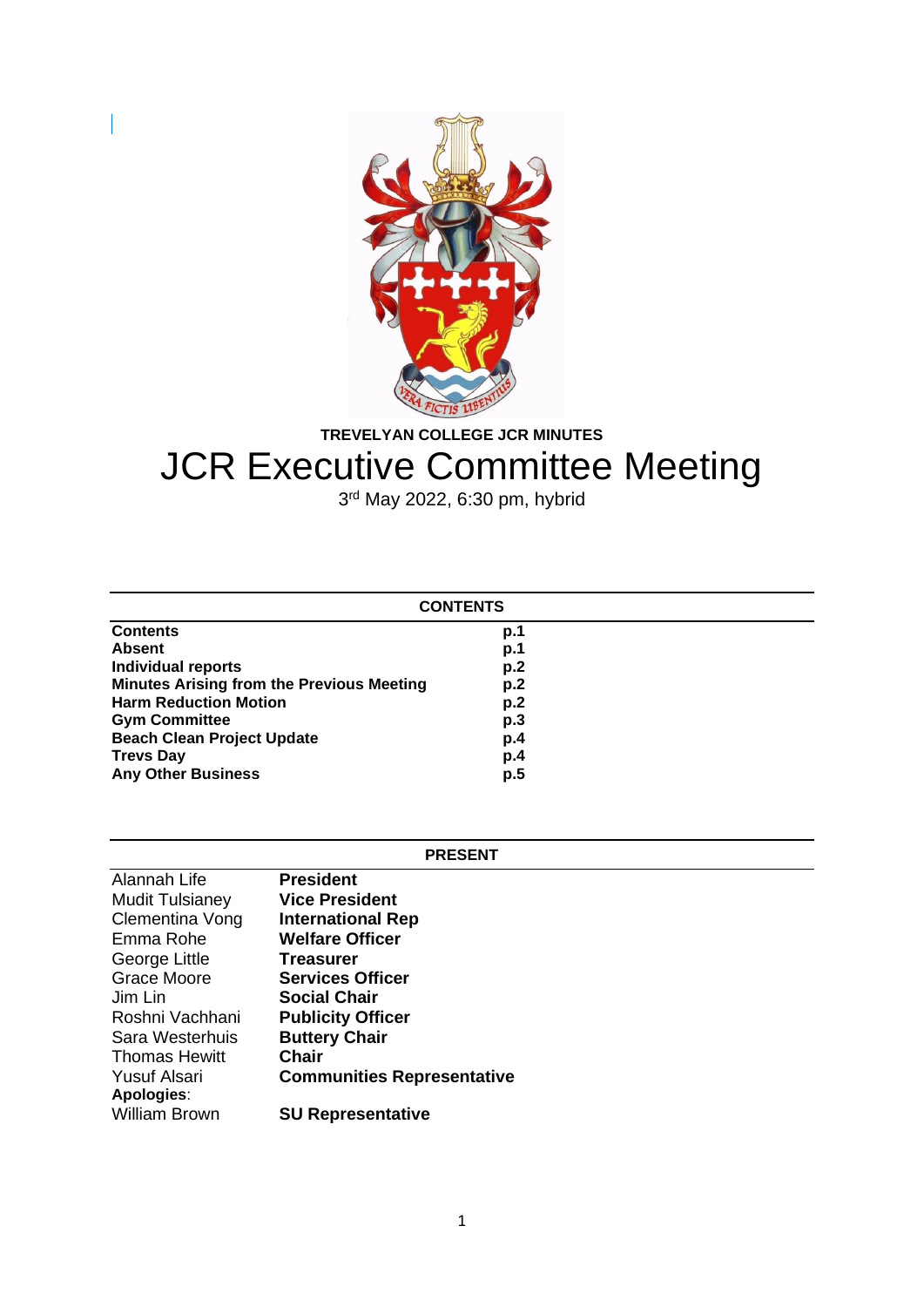### **INDIVIDUAL REPORTS**

*Alannah*: No college officers meeting this week. Last week we discussed possibility of opening café again, due to problems with staffing, college will buy a hot water dispenser so people can make tea / coffee. With regards to summer ball, we are waiting for legal to get back and then good to go.

*Mudit*: Stash has been released, window will close this week.

*George*: Meeting about summer ball so selling tickets needs to be released soon. Will have access to the system on Thursday!

*Clementina*: Working on Stress Less event with POC reps and Eurovision with Bar Sabb

*Jim*: Working on Trevs Day and keeping contacts with food vendors, everything is in progress and Janice knows everything and approves so far

*Roshni*: Minutes for the bonding meetings are up. Sent out the first newsletter, which will be sent out on a fortnightly basis. Working with the relevant people to advertise various things (trevs day, summer ball and stash)

*Sara*: Tescos will no longer accept our order (doesn't like being called Trevor) but this problem has been solved. A few problem with scheduling staff but expected. 6 events which needs to be conferment but looking good. Plan to change provider in general, sent an email to Rob but doesn't reply to Sara  $\odot$ 

*Yusuf*: The beach clean up sign up is full

*Thomas*: Emailing list is sorted (but if that doesn't work i.e. if you didn't get an email from trevs poster, then let Thomas know).

*Emma*: Stress less events planning. Most events are run by college, so very well planned every Tuesday and Thursday. JCR have sports events, music unplugged hopefully, movie nights etc. Drop ins commenced today. Also talking to CIS about sorting out the anonymous messaging service.

*Grace*: Been talking to Martin and Janice and the decision is to have formal menus decided at the start of term. Condiments will be added again, which did not seem like a something Dawn liked but it's the right thing to do to move forward

## **MINUTES ARISING FROM THE PREVIOUS MEETING**

*Thomas*: Roshni has published the meeting minutes. Does anyone have any concerns or comments?

*All shakes head*

*Thomas*: Okay.

## **HARM REDUCTION MOTION**

*Alannah*: Has everyone had a chance to read the motion?

*All nod in acknowledgement*

*Alannah*: A few other JCRs have already had a JCR meeting, and this has been passed with all those JCRs. Any comments or thoughts or queries?

*Emma*: Was there anything we can do regarding Narcan?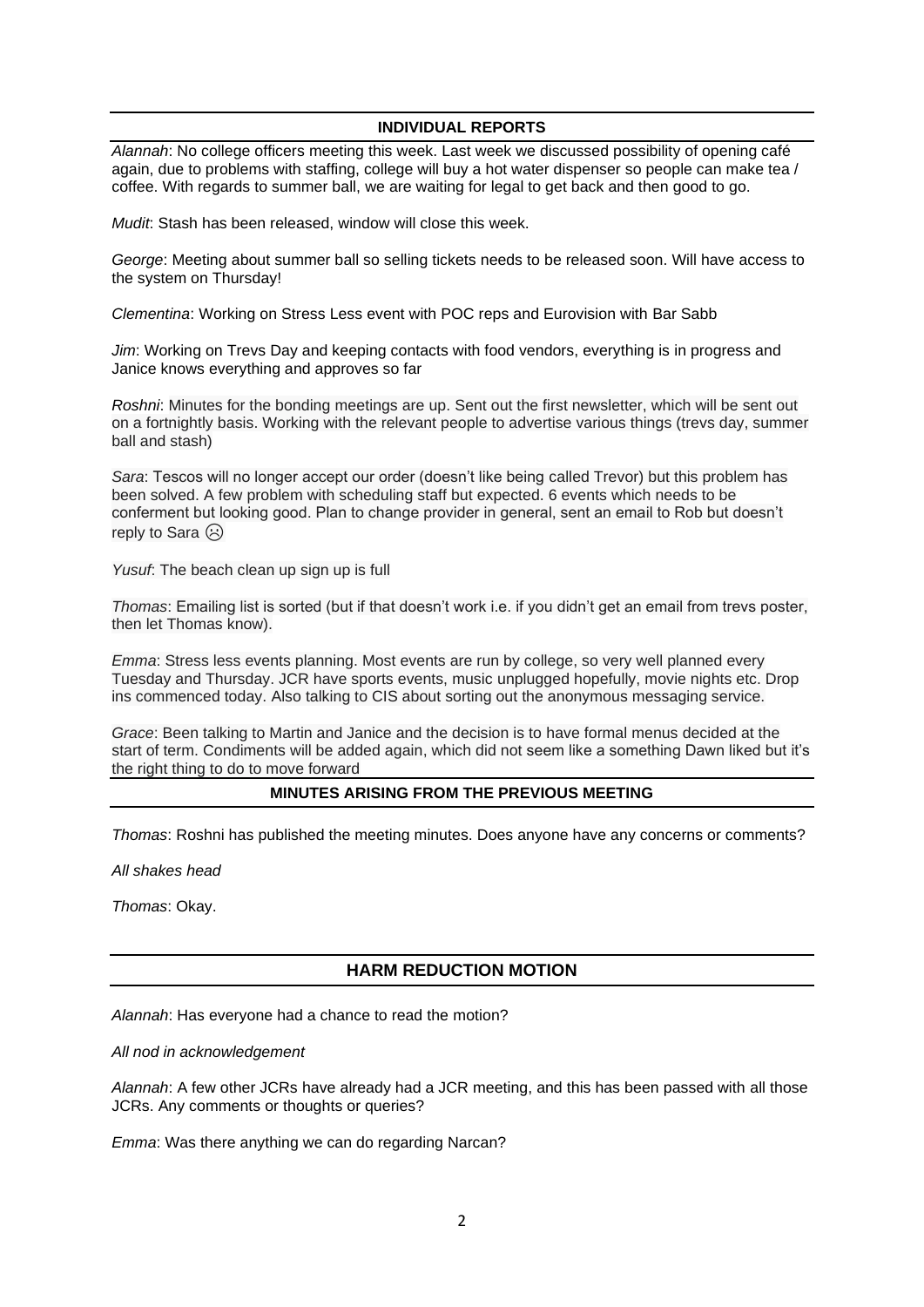*Alannah*: Staff can help in case of overdose but eventually will be expelled because of the 0-tolerance policy. Already colleges, if someone were to throw up due to drugs (assumption from spiking not personal use), pay for clear up of throwing up. It is a spoken rule not written.

*Mudit*: When we advertise maybe show more research that harm reduction works, we can use papers and multiple resources to back it up.

*Alannah*: Thomas would this be possible? I don't see why we can't send over research as well as the motion when we send things out. This will help people understand what and why and have a deeper understanding. Might be a good idea to get MCR on board on it as well, to get a nice Trevelyan College front. We can start to have conversation with staff etc.

*Mudit*: The only other question is why is there a 0-tolerance policy?

*Alannah*: The idea is apart from being spiked, is taken voluntarily. Its not academic misconduct. A lot of these aren't brought forward to the university, but when it is bought in front of the university, they don't react well. It is potentially due to the idea that 'you shouldn't take drugs, so don't '.

*Thomas*: Yeah, I don't see a problem with doing this when I send out the email about the motion. So do send along anything that you think might help here.

*Emma*: If I'm not wrong their might some research from Durham, so be a nice thing to share.

#### **GYM COMMITTEE**

*Alannah*: Drafting the motion currently, this was discussed by college staff - they don't like the way that the gym is being left, currently very messy. Their first instinct is to close the gym because people aren't treating the space right (i.e. leaving a few dumbells around or wrappers etc.). We as the JCR don't like this, it's a nice way to get money because people are almost forced to buy the jcr levy in order to get gym membership. Also the gym is a nice facility of Trevs. So discussed with Giles (Current gym rep until next gym-elect has been elected) is to form a Gym Committee, formed up to 6 people, where there is a rota for each person to keep an eye out and make sure that the area is clean. This will help the gym rep and any exec by not adding in more workload than they already have, in return get a free gym membership for the duration they are on the Gym Committee. This shouldn't be elected is what I think, it should be people apply and gym rep decide. The other thing is how long would they be on the committee for, a termly thing or a yearly thing?

*Yusuf*: I think it's a good idea. We could make those people livers in because easier to monitor when close. But then we are limiting it for people. So might as well just open it up to everyone.

*Sara*: I think it's a good idea. From a lazy POV then reimbursements will be complicated to handle.

*Alannah*: If termly, they can do a really good job one term and then more likely to be on the committee next term. And we already do accept termly payment of membership, so reimbursement side of things shouldn't be too difficult. I think yearly would be better, and then we can swap if needed due to exams or summative season.

*Mudit*: Yeah, there will be a job description needed for this committee.

*Alannah*: Because this affects FinComm I want to get the motion written by Thursday so then can be sent through to Steering in time for the meeting. Also noticed that Gym Rep don't get free Gym Membership so if we are doing it for the committee, might as well give them free membership as well seeing as their job is to manage.

*All nod in agreement*

*Intermission – waiting for another zoom link*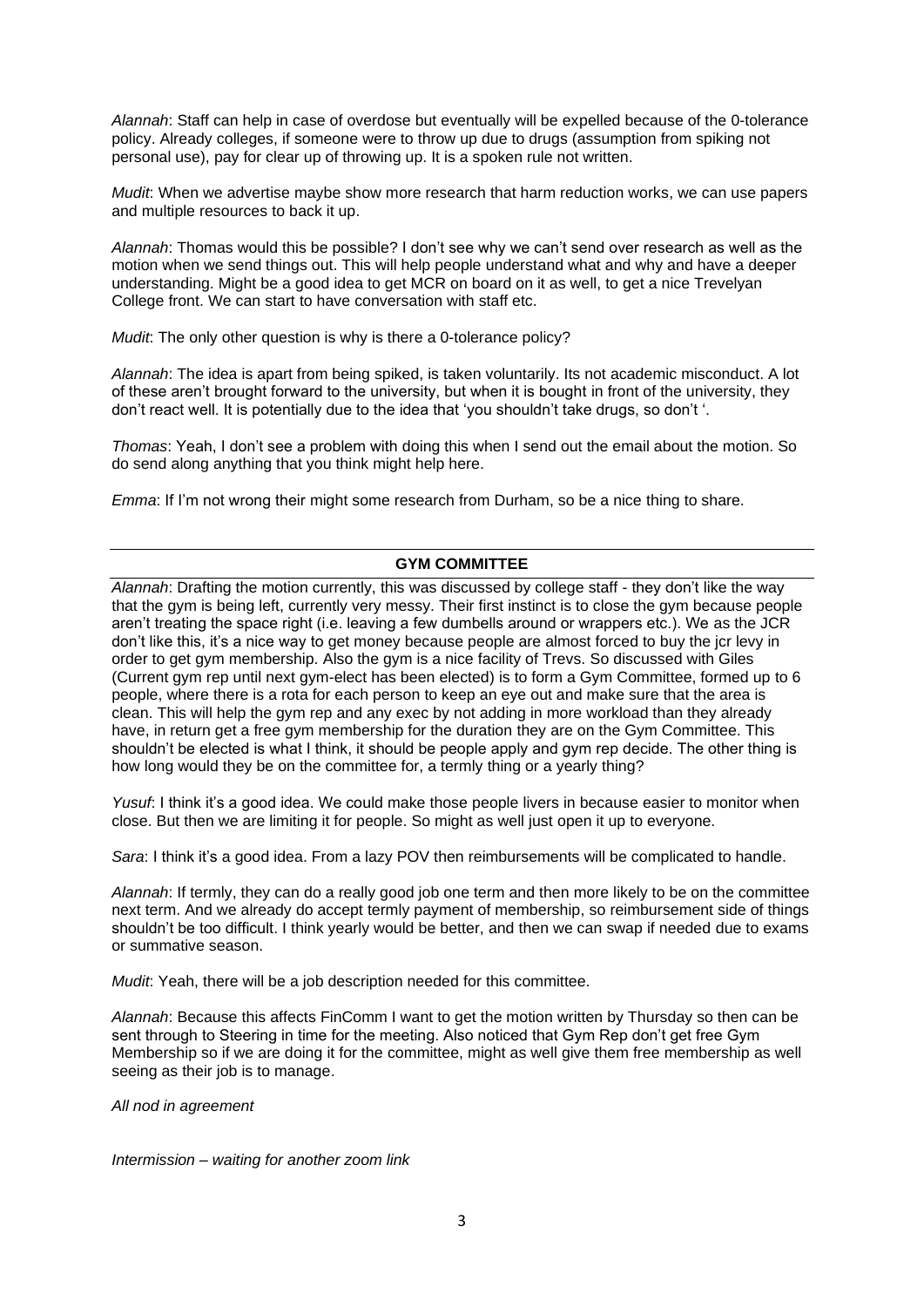## **BEACH CLEAN PROJECT UPDATE**

*Yusuf*: Not really much but essentially this project is really good. Hannah said they were going to give 2 buses but now only 1, so if we want another bus JCR will have to pay. So, I said no, but wanted to hear your opinions:

*Alannah*: I think it depends, if the waiting list is a full bus worth, then we could look at financing it. If not, what we can do is, because this was popular keep an eye out for event and say it was popular which is actually the truth! We now have a basis for sign up quick, so will encourage others to do.

*Mudit*: Could we ask people to make their own way to the beach and meet there and volunteer?

*Yusuf*: Yeah we could do, I'll check with college about equipment for additional volunteers.

*Alannah*: Should be fine because colleges biggest worry is the transport. The equipment is fine, so we can ask college to finance the 20 people to take a public bus for £1/£2. If not, we can advertise the route and there is availability to help but only the first 25 people (however many on the bus) get it free.

*George*: So essentially doing a £1 reimbursement for any extra people

*Alannah*: Arriva app lets you book tickets in advance so we can sort this out ahead of time essentially.

*Thomas*: Anything else on this matter?

*All shake heads*

# **TREVS DAY**

*The exec discussed some traditions that typically happen on Trevs Day.*

*Jim*: Thinking about milk tea as a food/drink vendor, one of our friends makes milk tea, but the problem is hygiene certificate. External vendors are very expensive. Is there a way buttery can help?

*George*: We can get him qualified, and JCR can be fund it.

*Mudit*: Would it be easier for your friend to teach the buttery workers and we pay for that and then the workers do it

*Sara*: Yeah could be an idea. I know a few workers worked in a café etc. previously, I'm sure it wouldn't be a problem.

*Jim*: Okay. Janice likes the Trevs super couple idea. Usually run by charity officer, but we don't have one. So down to us. No idea what it is fully.

*Alannah*: There are a lot of Tier 2s missing, so elect them. Charities Rep is currently under Yusuf, so Yusuf will be in charge of running this. A competition for Trevs couples, sign up and compete as a couple and the winner gets a prize. Wine and condoms as a prize?

*Yusuf*: So I'm basically organising that?

*Alannah*: Yeah

*Yusuf*: Yeah that's really cool, I'm excited

*Mudit*: Are we allowed to give wine?

*Alannah*: Yeah its from the bar, as a prize. So £1 per couple. Couples sign up, compete, raise money for charity. And wine could be the prize!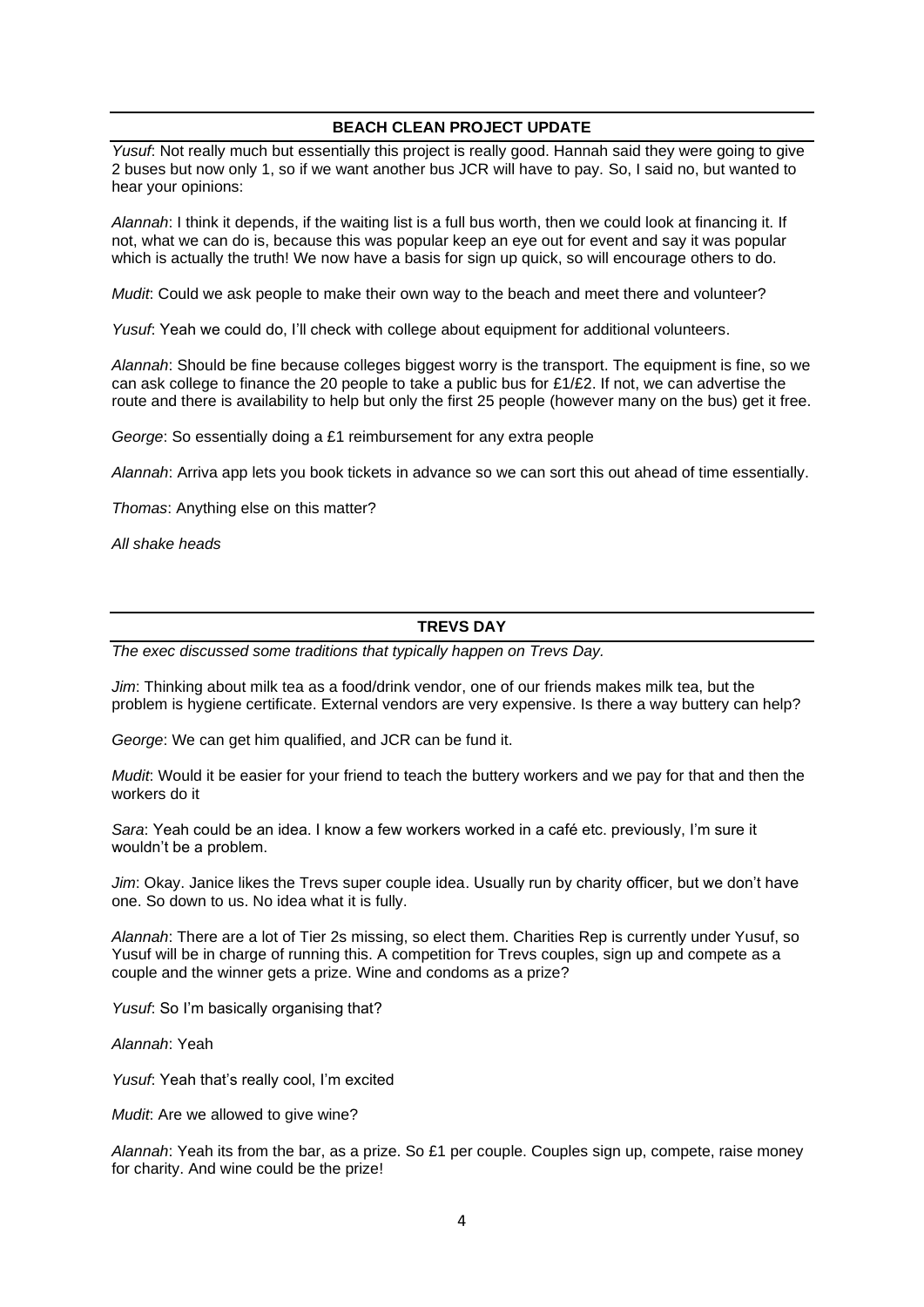*Jim*: An announcement, no formal on 8<sup>th</sup> June.

*Alannah*: Something to raise with college staff, would it be possible to allow livers out to have dinner in college?

*Jim*: Janice did mention that and livers out pay catering staff. We also have food vendors here till 5 or 6pm.

*Alannah*: Yeah that's quite early to have food finish. If its early enough we could enquire about numbers and then see how likely college can make it happen?

*George*: It seems like a stress for something that probably won't happen much attention from the livers out.

*Alannah*: Yeah fair enough. Welfare room, Emma is that open / sorted?

*Emma*: Technically part of the Assistant Welfare Officer's role but I'll check.

*Alannah*: Yeah should be fine to sort out. It is essentially some toast and tea etc. and a no alcohol space essentially.

*Jim*: Scavenger Hunt. Exec involved, to help with handing out gifts and clues etc. So be ready! Not sure what the prizes will be at the moment, dependent on budget.

*Thomas*: Did we sort out dinner?

*Sara*: Yeah definitely something we should look at because probably not a good idea for people to be drinking all day without a proper meal.

*Alannah*: Yeah we will look into it and see what we can do.

#### **AOB**

*Thomas*: A few people have asked about JCR meeting date, so will try send out an email with dates. Does anyone have any objections?

#### *All shakes head to show approval*

*Roshni*: Would it be possible to organise a 1<sup>st</sup> and 2<sup>nd</sup> year group photos?

*Alannah*: The photography people are being annoying, the only time they seem to have free at the moment is after term has ended or during term time on the stevos societies day. But yes, we will try to get this sorted with 1<sup>st</sup> years and 2<sup>nd</sup> years. The reasons why we are having a difficulty is because a large number of sports societies are doing sports tours. Need to include them otherwise creating more of a divide with that particular group of people, which is like a good 50 people. Need it Monday to Friday, so college staff can be in it. Also need to figure out which exec cohort to have for the 2<sup>nd</sup> year photos.

*Mudit*: Quick thing about the formals, has the priority been decided for the end of year formal because we only have on this year?

*Alannah*: Always the same. Priority: Finalist, non finalist, freshers.

*Mudit*: Great, just wanted to check

*George*: Had a meeting about extra money for events, the extra money from winter ball is being split amongst events. Instead of 750 allocated extra to freshers week, it will go to summer ball and subsidising the meal because they are struggling at the moment.